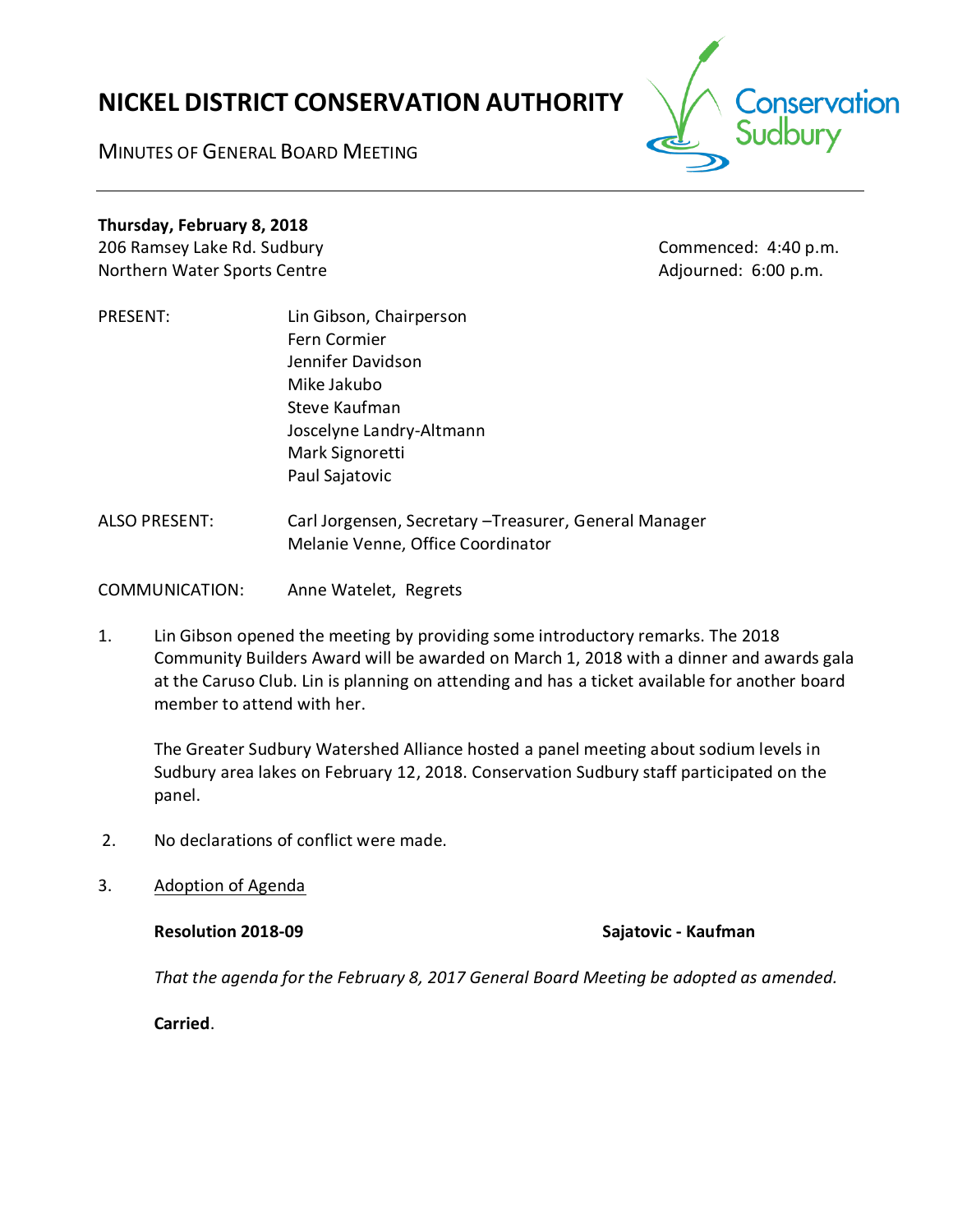### 4. Adoption of Minutes of Previous Meetings

### **Resolution 2018-10 Signoretti - Davidson**

*That the minutes of the January 11, 2018 General Board Meeting, as duplicated and circulated be approved.*

C**arried**.

### 5. Selection of Officers

a) Chairperson

Chairperson Gibson turned the meeting over to Secretary – Treasurer Carl Jorgensen to conduct the election of officers for 2018. The floor was opened for the nomination of candidates for the position of Chairperson.

| Nominee    | Nominator       |
|------------|-----------------|
| Lin Gibson | Mark Signoretti |

No other nominations were received based on the election procedure. A motion to close nominations was moved by Member Sajatovic. Member Gibson agreed to stand and the following resolution was presented.

### **Resolution 2018-11 Signoretti - Kaufman**

*That Lin Gibson is appointed as Chairperson of the Nickel District Conservation Authority until the Annual General Meeting of 2019.* 

# **Carried.**

# b) Vice-Chairperson

The nominations for the position of Vice-Chairperson for 2018 were also conducted by Carl Jorgensen.

| Nominee       | Nominator      |
|---------------|----------------|
| Steve Kaufman | Paul Sajatovic |

No other nominations were received based on the elections procedure. A motion to close nominations was moved by Member Jakubo. Member Kaufman agreed to stand and the following resolution was presented: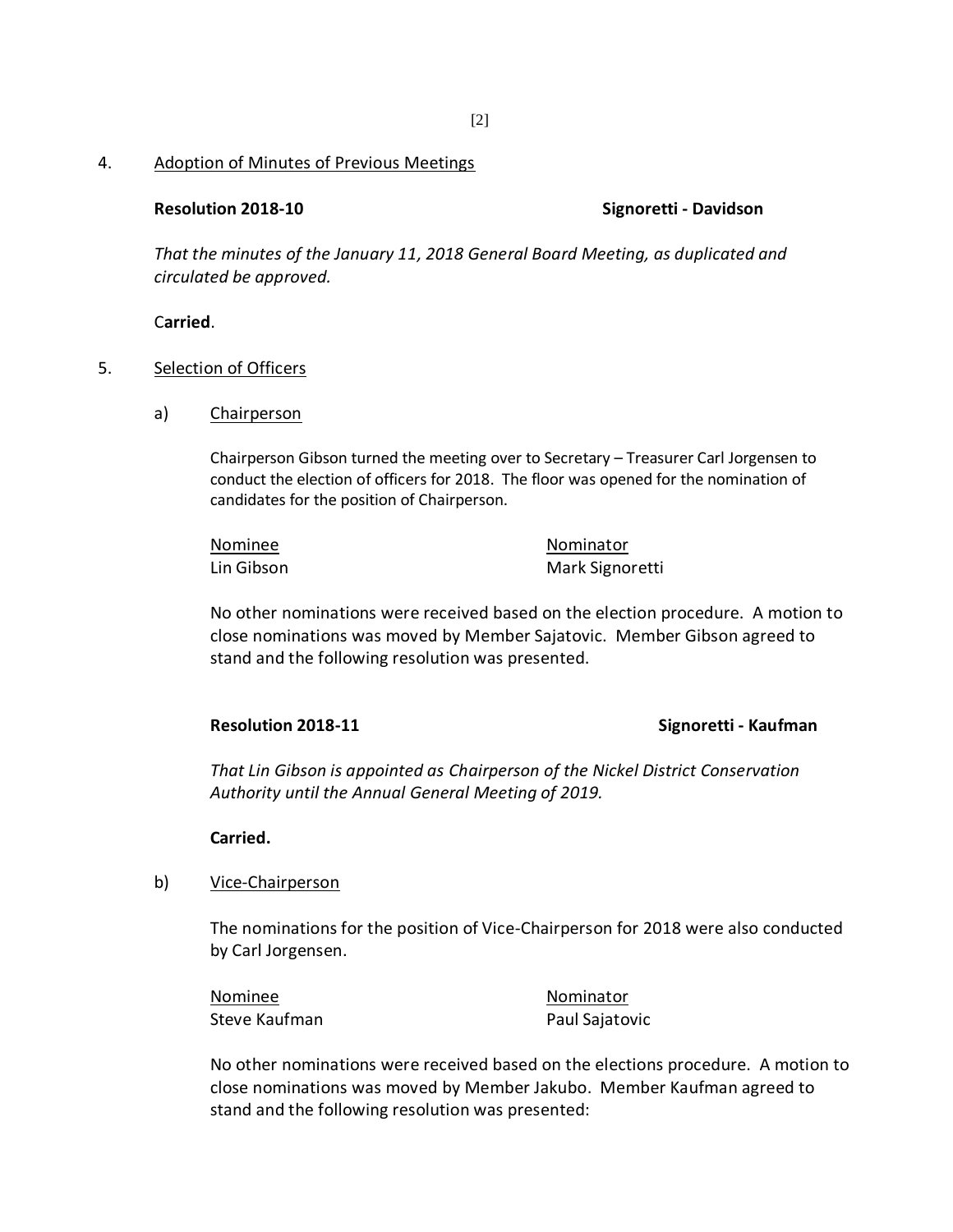# **Resolution 2018-12 Cormier - Jakubo**

*That Steve Kaufman is appointed as Vice-Chairperson of the Nickel District Conservation Authority until the Annual General Meeting of 2019.* 

**Carried.**

c) Secretary-Treasurer

**Resolution 2018-13 Jakubo - Kaufman**

*That Carl Jorgensen, the General Manager, is appointed as the Secretary-Treasurer for the Authority until the Annual General Meeting of 2019.*

**Carried.**

6. Appointment of Signing Officers

### **Resolution 2018-14 Cormier - Sajatovic**

*That the signing officers for the Nickel District Conservation Authority for 2018, and until the Annual General Meeting in 2019, are the following:*

- *a) Lin Gibson, Chairperson*
- *b) Steve Kaufman, Vice-Chairperson*
- *c) Carl Jorgensen, Secretary-Treasurer*

*And further that any two of them are required to sign all cheques or endorse payments electronically using secure methods.*

**Carried.**

7. Bank Borrowing

# **Resolution 2018-15 Signoretti - Jakubo**

*That for the year 2018, the signing officers as designated, are empowered to arrange any*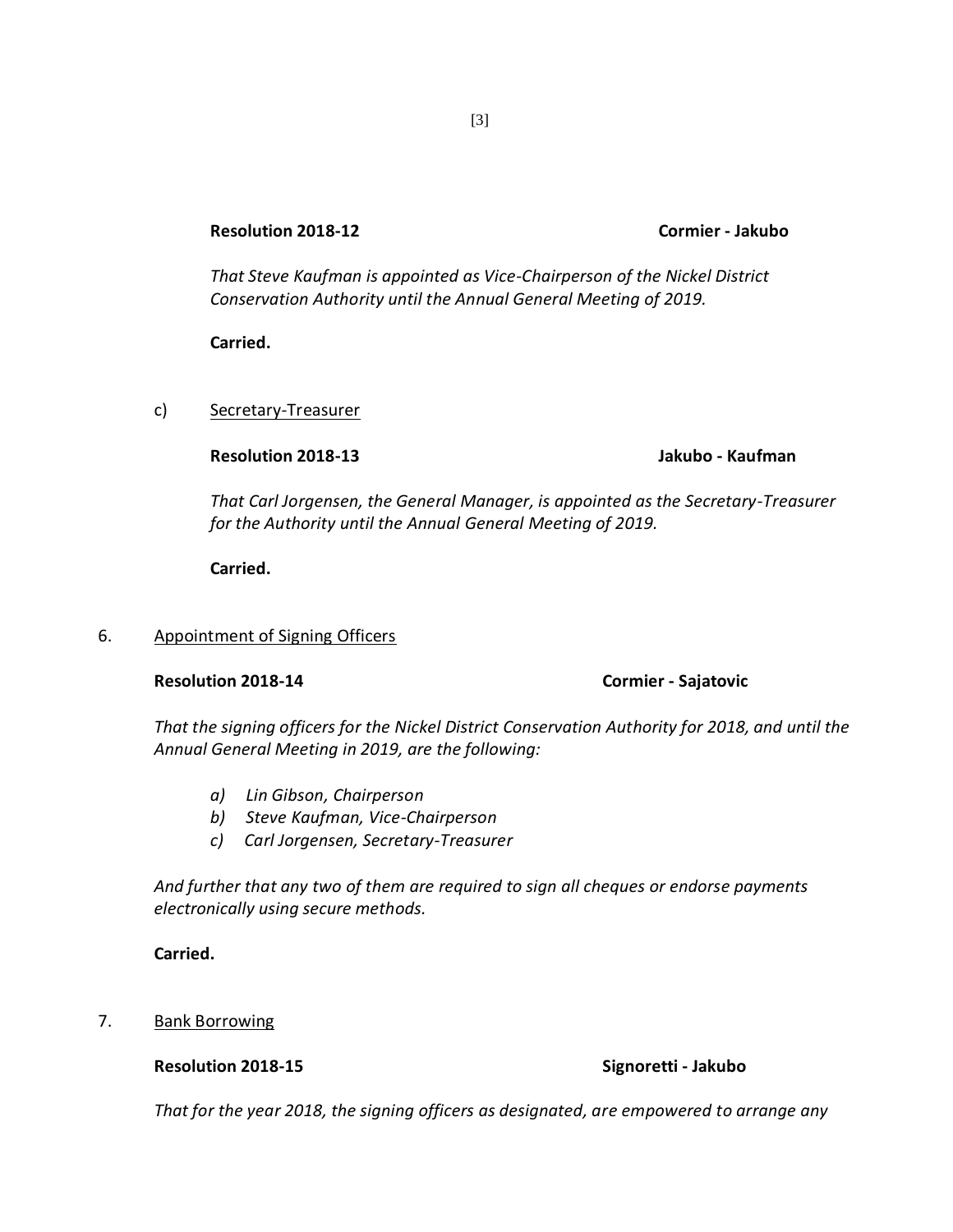*necessary borrowing from time to time, by promissory note, of funds necessary for approved Authority projects and programs, to a maximum amount of \$200,000.*

**Carried.**

# 8. Appointment to Sudbury Source Protection Authority

### **Resolution 2018-16 Kaufman - Davidson**

*That the following members are hereby appointed to the Sudbury Source Protection Authority until the Annual General Meeting in 2019:*

- *1) Lin Gibson*
- *2) Mark Signoretti*
- *3) Fern Cormier*
- *4) Steve Kaufman*
- *5) Mike Jakubo*
- *6) Joscelyne Landry-Altmann*
- *7) Anne Watelet*
- *8) Paul Sajatovic, and*
- *9) Jennifer Davidson*

# **Carried.**

# 9. Conservation Ontario Council Appointments

# **Resolution 2018-17 Jakubo – Sajatovic**

*That the Nickel District Conservation Authority's appointments to Conservation Ontario for the year 2018, and until the Annual General meeting in 2019, are as follows*

- *1) Voting Representative – Lin Gibson*
- *2) Council Alternate – Steve Kaufman*
- *3) Second Alternate – Carl Jorgensen*

# **Carried.**

# 10. Appointment to the Nickel District Conservation Foundation

According to the bylaws of the Nickel District Conservation Foundation, three members of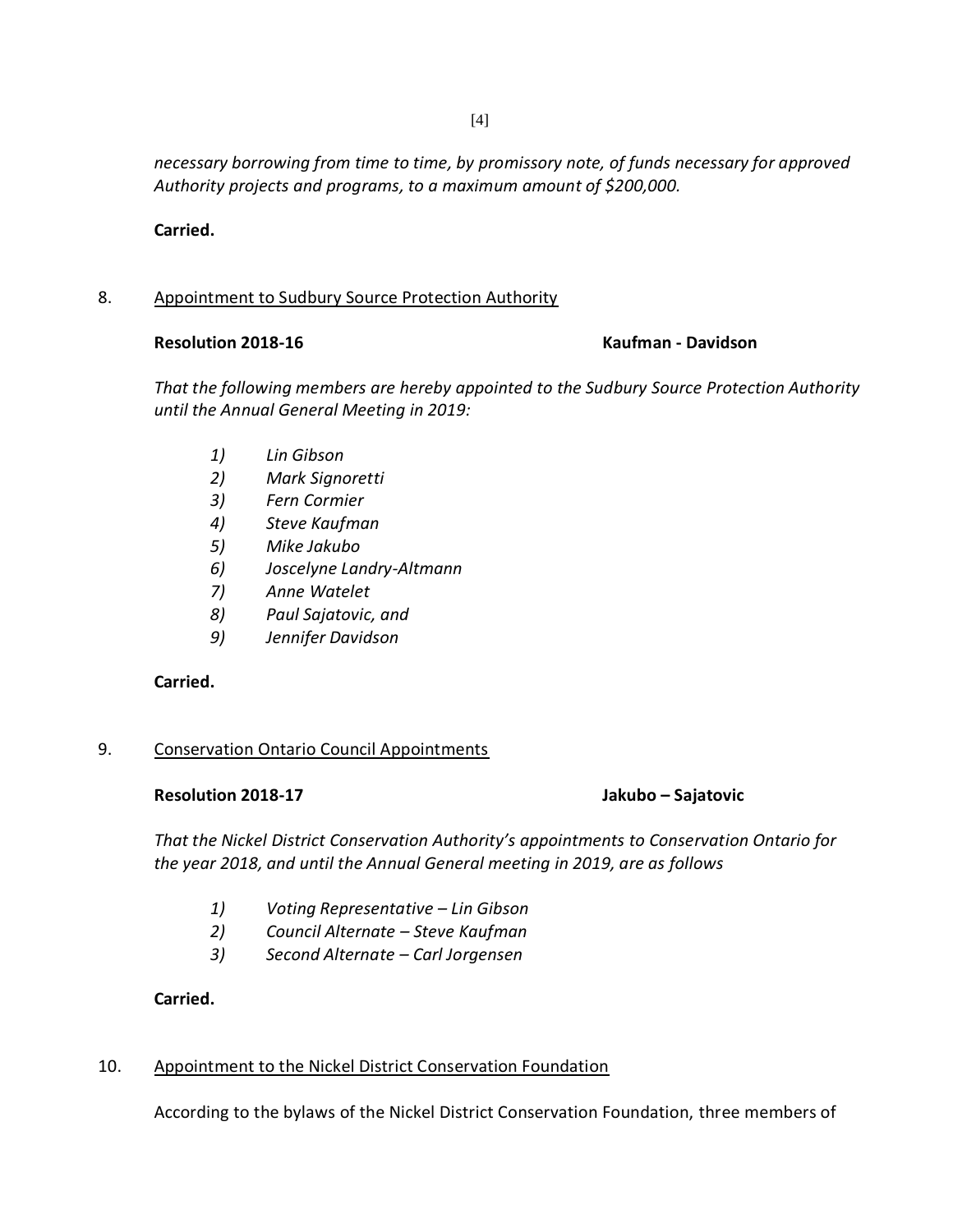the board of directors should be from the NDCA board. There were only two volunteers at this meeting and this topic shall be revisited at another NDCA board meeting.

# **Resolution 2018-18 Jakubo - Kaufman**

*That the following Members of the General Board are appointed to the Board of the Nickel District Conservation Foundation until the Annual General Meeting in 2019.*

- *1) Steve Kaufman*
- *2) Jennifer Davidson*

*And further, that the Chairperson so informs the Board of the Nickel District Conservation Foundation before its next general meeting.* 

**Carried.**

### 11. Per Diem Rate Changes

The per diem rates for 2018 remain unchanged from 2017. Staff will review the rates in 2019 and provide an update for the next AGM.

### **Resolution 2018-19 Jakubo - Davidson**

*That meeting per diem rates, Chairperson's honorarium, and travel expenses for 2018, as outlined in the staff report, are approved.* 

# **Carried.**

# 12. General Business

# a) Chairperson's Report

Chairperson, Lin Gibson, briefly reviewed her 2017 report. The report highlights the successes of the past year.

# **Resolution 2018-20 Sajatovic - Signoretti**

*That the Chairperson's Report for 2018 is received as presented.*

*And further, that the report is posted to the Authority's website within seven days.*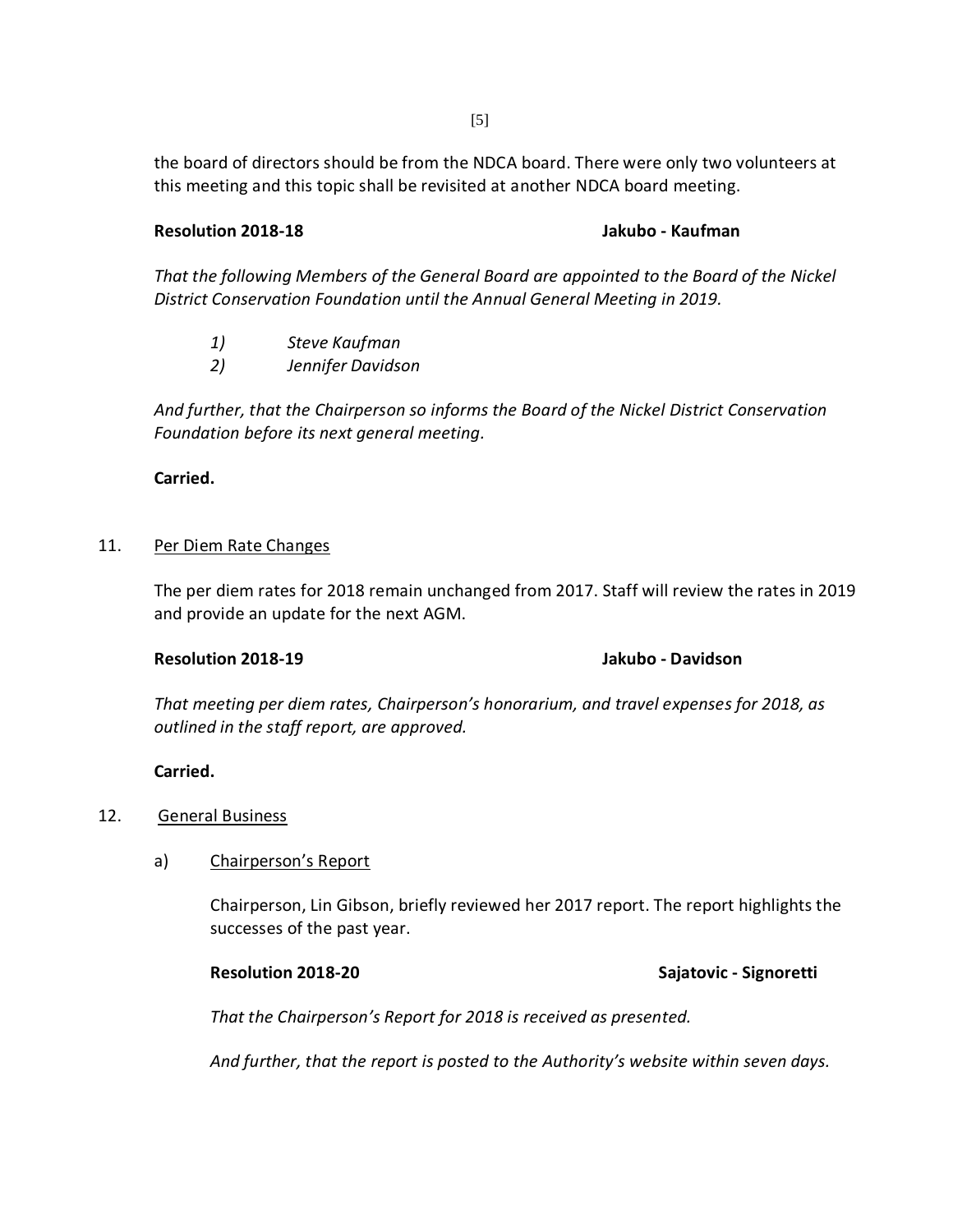**Carried.**

### b) 2018 Work Plan

The key sections of the 2018 work plan were highlighted by Carl Jorgensen. The work plan will also be put on the Conservation Sudbury website.

# **Resolution 2018-21 Kaufman – Landry-Altmann**

*That the 2018 Work Plan is received and approved as presented*

**Carried.**

# c) 2017 Year End Financials (unaudited)

Carl Jorgensen presented the unaudited financials for 2017. The audit for 2017 is currently ongoing and progressing well. Board members had questions about specific lines of the budget. Member Jakubo highlighted the investment income. Carl committed to following up with further details stemming from one of the questions about Other income.

# **Resolution 2018-22 Kaufman - Davidson**

*That the 2017 unaudited year-end financials are received as presented.*

**Carried.**

# d) Section 28 Report

**Resolution 2018-23 Signoretti - Davidson**

*That the report for permits issued under Section 28 of the Conservation Authorities Act for January 2018 is received.*

**Carried.**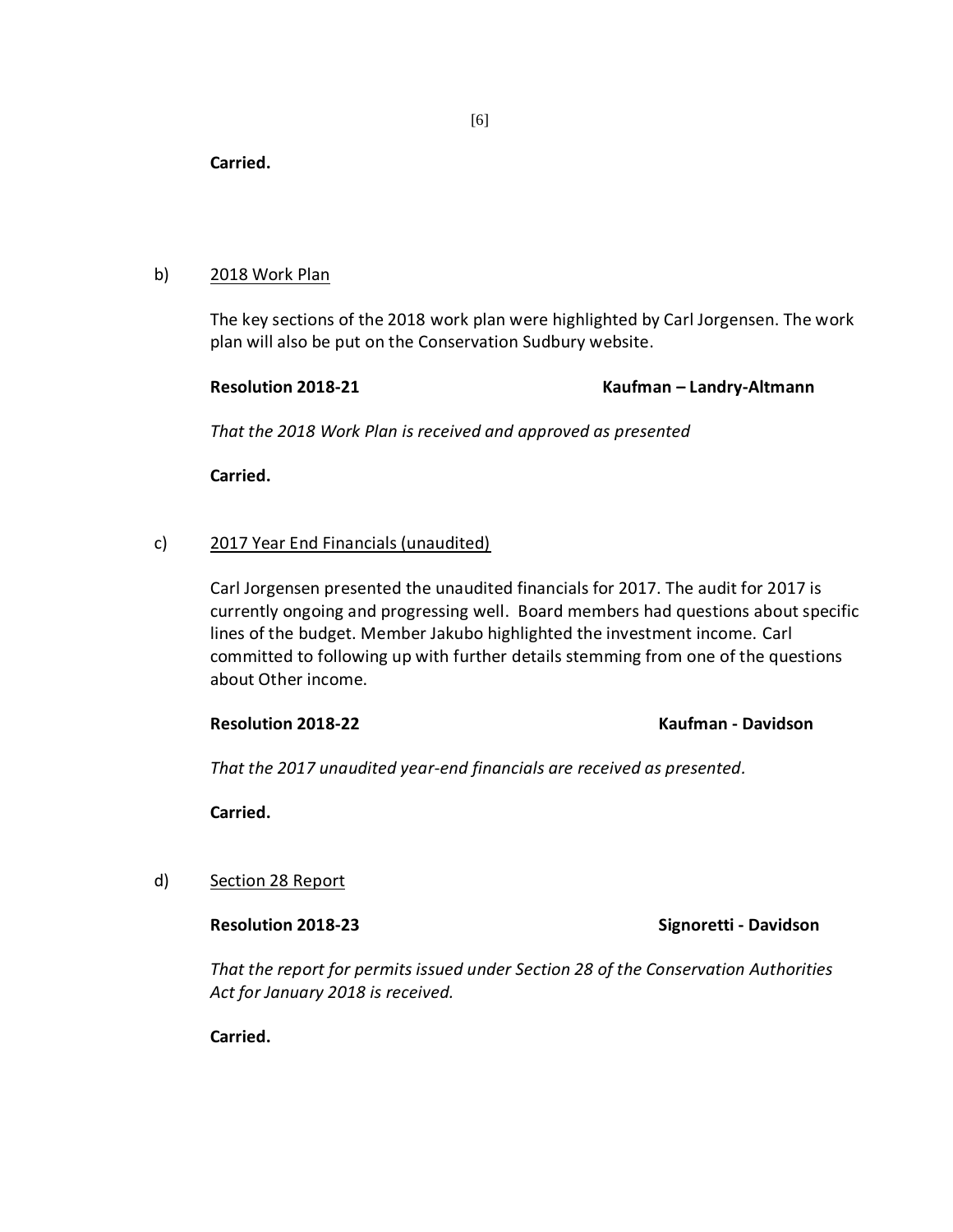# e) WECI Report on 2018 and 2018

Carl provided a written report and discussed the 2017 WECI project on the Junction Creek box culvert. Due to the condition of the box culvert, only a portion of the initial project was able to be repaired.

The Authority is planning to again apply for WECI in 2018 to complete remedial works required within the box culvert under downtown Sudbury between Larch and Brady streets. Also planning for project preparation for Maley Dam concrete repair will commence.

### **Resolution 2018-24 Sajatovic - Kaufman**

*That the Board receives the staff report on the WECI 2017 and 2018 program and proceeds with applying to the 2018 WECI program based on recommendations made.* 

### **Carried.**

# f) Minutes of the Audit and Finance Committee

Mike Jakubo clarified that the auditors will be presenting a more detailed review of the 2017 audit to the Audit and Finance Committee and a more general review will be brought to the NDCA board. Carl mentioned that any board members who wished to be present at any of the subcommittee meeting are welcome and will be notified when the meeting time and place have been confirmed by the committee and auditor.

### Resolution 2018-25 **Davidson - Signoretti**

*That the minutes of the first Audit and Finance Committee meeting of 2018 are approved as received.* 

**Carried.**

# 9. New Business

a) Office Lease Extension

Carl briefly outlined the staff report which discussed the lease extension for the main office space of Conservation Sudbury. The board briefly discussed the associated costs and the following resolution was brought forward: